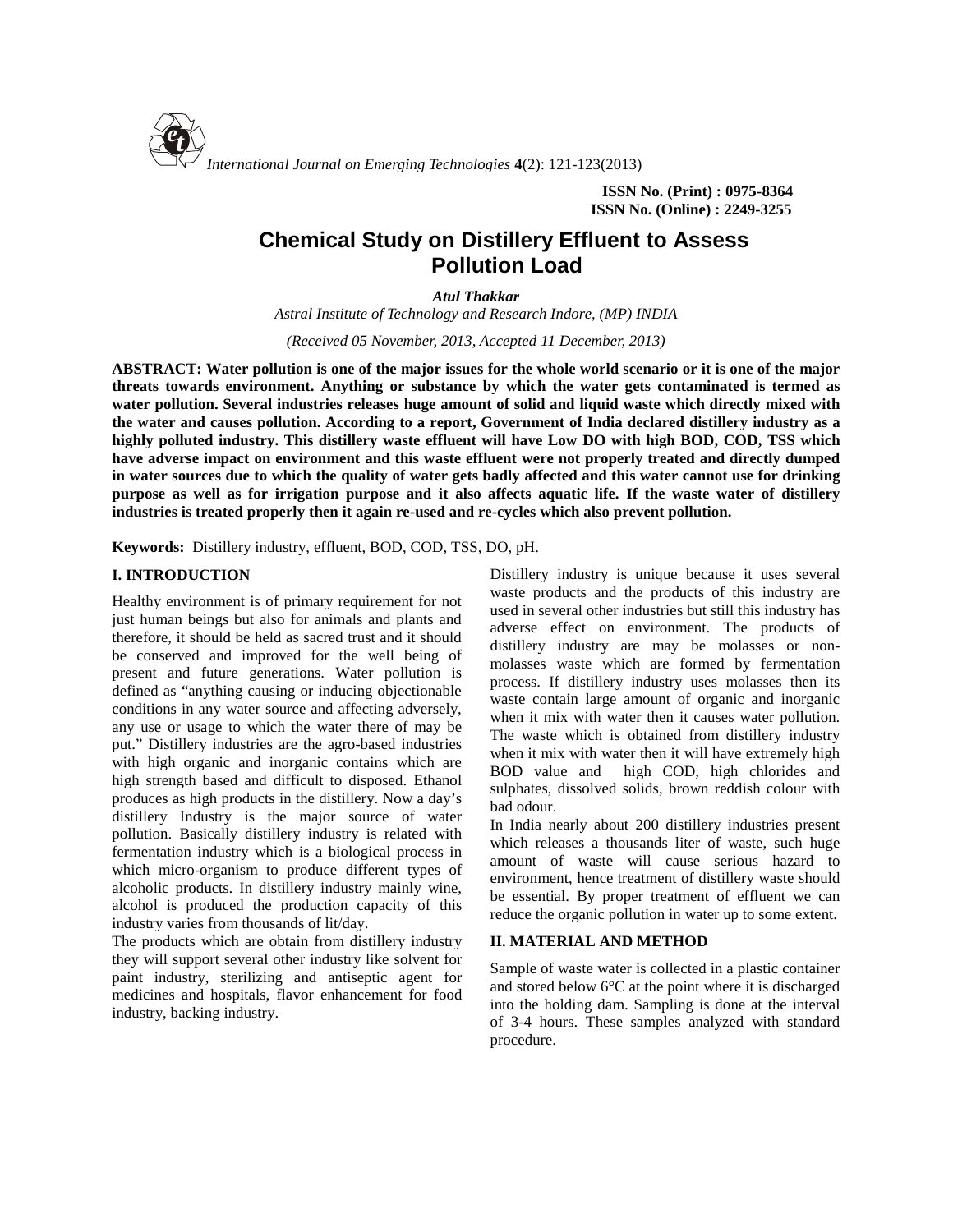#### **III. RESULT AND DISCUSSION**

In Our study we find that the effluent water is found to be highly polluted and having very high Chemical &Biological Oxygen Demand (COD and BOD),and the dark brown reddish colour indicates high content of organic and inorganic pollutants. When this effluent discharge into natural water bodies and it causes water pollution and shows adverse effects towards environment. Some of the Contaminants, such as certain level of minerals or compounds are not harmful to human health, but if they are present in large amount then they affect human health. Colour and odour of the effluent of distillery was red brown in colour with unpleasant odour of Idol, Skatol and other sulphur compounds.

The effluent taken from various sites of distillery industry at different time has analyzed. The distillery is unique in the sense that the each distillery produced a different pollutant and the same distillery has entirely different effluent. The value of temperature, pH, DO, COD, and BOD, T.S.S., T.S., Na, K, were determined by chemical analysis.

The temperature of effluent was found between  $26.63^{\circ}$ C-28<sup>°</sup>C. The colour of distillery effluent is dark  $8^{\text{ITOW}}$ 

radish brown with high load of organic matter. The spent wash has a typical unpleasant odour of fruity smell. The fermentation process is a basic process adopted in distillery industry so effluent was found in acidic range around 7 pH. The range of DO in the distillery effluent was around 0.3; mean while the recommended BIS range 4-6 the low percentage of DO is possibly due to high organic matter. The BOD and COD value in effluent was around 645-675 PPM, 2480- 2520. This is also due to high organic load. The total solid (T.S.) in effluent is 5300-6100 and T.S.S. range is

Impact of distillery industry effluent on environment:

'Na' and Sulphate.

300-325. The effluent contain good amount of 'K' and

Discharge of waste water with high TDS would have adverse effect on aquatic life and un suitable for drinking purpose high amount of BOD and COD in the waste water leads to the decomposition of organic matter under the anaerobic condition that produced highly objectionable product  $CH<sub>4</sub>$  Ammonia (NH<sub>3</sub>), H2S, low DO in water affect the aquatic life and reduces the acceptability of water for domestic purpose. The range of pH is also affect plant growth and crop growth when waste water used in irrigation.

**Table 1: Physico-Chemical analysis of distillery waste water (effluent) sample.**

| S. No. | <b>Parameter</b> | Sample 1          | Sample 2   | Sample 3   | Sample 4   | Sample 5   |
|--------|------------------|-------------------|------------|------------|------------|------------|
|        |                  |                   |            |            |            |            |
|        | Temperature      | 27.00             | 27.50      | 26.63      | 27.80      | 28.00      |
| 2      | Colour           | <b>B.</b> Reddish | B. Reddish | B. Reddish | B. Reddish | B. Reddish |
| 3      | pΗ               | 7.50              | 7.20       | 7.10       | 8.00       | 8.20       |
| 4      | D.O.(ppm)        | 0.3428            | 0.2545     | 0.3126     | 0.4231     | 0.3862     |
|        | $B.O.D.$ (ppm)   | 660               | 645        | 670        | 675        | 655        |
| 6      | C.O.D.(ppm)      | 2480              | 2510       | 2495       | 2520       | 2470       |
|        | $T.S.$ (ppm)     | 5300              | 5510       | 5590       | 5980       | 6100       |
| 8.     | $T.S.S.$ (ppm)   | 300               | 308        | 314        | 325        | 319        |
| 9.     | Sodium           | 440               | 288        | 291        | 371        | 382        |
| 10.    | Potassium        | 6466              | 6545       | 6678       | 6590       | 6610       |

## **VI. CONCLUSION**

Distillery industry plays an important role for us and [1]. several products we obtain from it , but due to excessive use of its products large scale production is required. To meet this huge demand large scale industrial setup is must which results in excessive amount of waste effluent which is not properly treated and directly drained out to water sources which hazardously affecting the quality of water hence to overcome this problem treatment of waste effluent from distillery industry is must required.

Distillery effluent contain organic nutrient rich solution, it has a wide spectrum of utility. The use of spent wash as a substrate from biochemical product

## **REFERENCES**

Kannan, K. (1991). "Fundamentals of Environment Pollution," *S. Chand & Co. , New Delhi*.

[2]. Chen, J.C.P., Chou, C.C., (1993). Cane Sugar Handbook. Wiley, New York, pp. 408–409.

[3]. APHA, AWWA (1995)."Standard methods for the examination of water and waste water  $(20<sup>th</sup>)$ Edition)"*, American Public Health Association, New Yark*.

[4]. W.H.O. (1996). "Guidelines for Drinking Water Quality. 2 nd Edition".

[5]. Siva Kesava, S., Panda, T., Rakshit, S.K., (1996). Production of ethanol by immobilized whole cells of Zymomonas mobilis in an expanded bed bioreactor. *Process Biochemistry* **31**(5), 449–456.